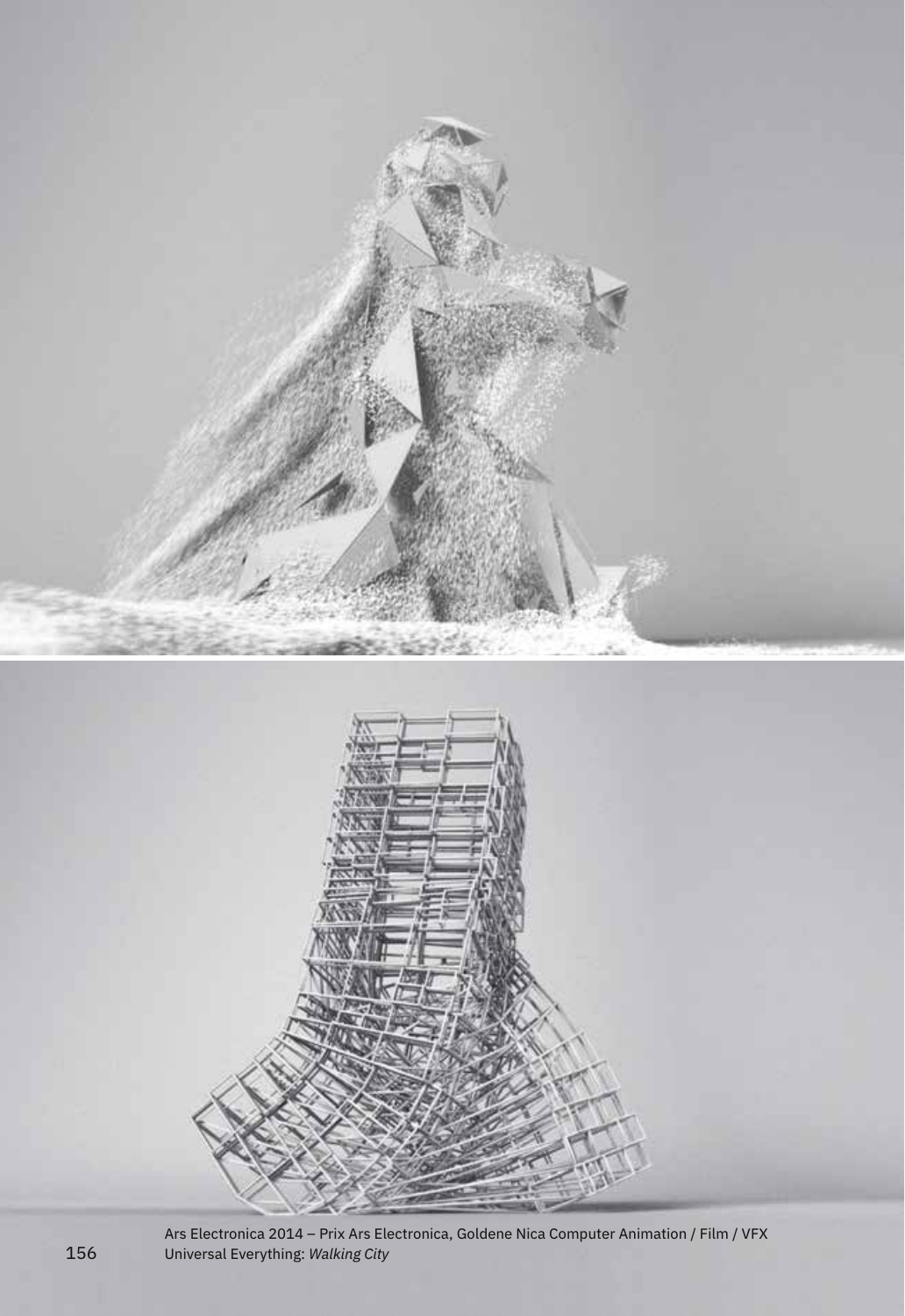## Das magische Dreieck *The Magic Triangle*

18. September 1979: 100.000 Menschen lauschen im Linzer Donaupark rund um das Brucknerhaus der ersten Linzer Klangwolke mit Anton Bruckners *8. Symphonie.* Tausende Linzerinnen und Linzer stellen ihre Radiogeräte ins Fenster. Die Stadt wird zum ersten Mal eine Klangstadt. Mit einer Grußadresse des Roboters SPA 12 und der Linzer Klangwolke wird das erste Ars Electronica Festival eröffnet. Vor 35 Jahren.

Dieser 18. September 1979 markiert einen Angelpunkt in der Entwicklung von der Stahlstadt zur Industrie- und Kulturstadt Linz. Vorangegangen waren das Forum Metall und das Forum Design. Dem Festival folgen weitere Initiativen: 1987 der Prix Ars Electronica, der heute weltweit meist beachtete Preis für digitale Medienkunst, und 1996 der Bau des Ars Electronica Center als Museum der Zukunft. Waren bis dahin das Linzer Brucknerhaus, also die Stadt Linz, und der ORF Oberösterreich Träger des Festivals, entstand durch das Ars Electronica Center eine GmbH der Stadt Linz als neuer Träger. Mit dieser eigenen Betriebsgesellschaft legten der Linzer Bürgermeister Dr. Franz Dobusch und der Linzer Gemeinderat den Grundstein für die weitere erfolgreiche Entwicklung von Ars Electronica. 2009 wurde Linz Europäische Kulturhauptstadt, in der Bewerbung nahm Ars Electronica eine besondere Position ein. Aus dem Ars Electronica Center des Jahres 1996 wurde 2009 das erweiterte, neue Ars Electronica Center mit einer Fläche von 6.670 Quadratmetern. Ein bedeutender, mutiger Schritt. Ein Museum, das auf die Zukunft ausgerichtet ist, mit einer engagierten Mann- und Frauschaft: an der Spitze das Team Gerfried Stocker und Diethard Schwarzmair und Horst Hörtner. Das Festivalteam sind Gerfried Stocker, Christine Schöpf und Martin Honzik.

Linz präsentiert sich heute als attraktive Industrieund Kulturstadt, als Zukunftsstadt, als Lebensstadt. Am 18. April 2014 hat die Ö3-Gemeinde Linz zur schönsten, coolsten und lebenswertesten Landes-

*September 18, 1979: 100,000 people are gathered in Linz's Donaupark surrounding the Brucknerhaus to experience the first* Klangwolke *featuring Anton Bruckner's 8th Symphony. Thousands of Linzers have put radios on their windowsills. For the first time, Linz becomes a city of sound. A welcoming address by a robot called SPA 12 and a Cloud of Sound kick off the first Ars Electronica Festival. That was 35 years ago.*

*That day, September 18, 1979, marked the turning point in Linz's development from a steel town to a city of industry and culture. The Forum Metall and Forum Design had paved the way. The festival was followed by further initiatives: the launch in 1987 of the Prix Ars Electronica, now the world's most coveted prize in digital media art, and the construction in 1996 of the Ars Electronica Center, the Museum of the Future. Up to that point, the Brucknerhaus—that is, the City of Linz—and the ORF (Austrian Broadcasting Company) Upper Austria Regional Studio were the producers of the festival. Then Ars Electronica GmbH was set up to perform that function, with mayor Franz Dobusch and the city council laying the foundation for Ars Electronica's successful future development. In 2009, Linz served as European Capital of Culture, with Ars Electronica playing a leading role in the application. In a bold and significant step, the Ars Electronica Center was expanded to 6,670 m2 in 2009. This is a museum oriented on the future and run by a very committed team headed by Gerfried Stocker, Diethard Schwarzmair and Horst Hörtner. The festival producers are Gerfried Stocker, Christine Schöpf and Martin Honzik. Today Linz is an attractive city of industry and culture, a city full of life. On April 18, 2014, the ORF's Ö3 radio station named Linz Austria's most beautiful and coolest state capital and the one with the best quality of life. The Ars Electronica brand has contributed to Linz establishing an image all of*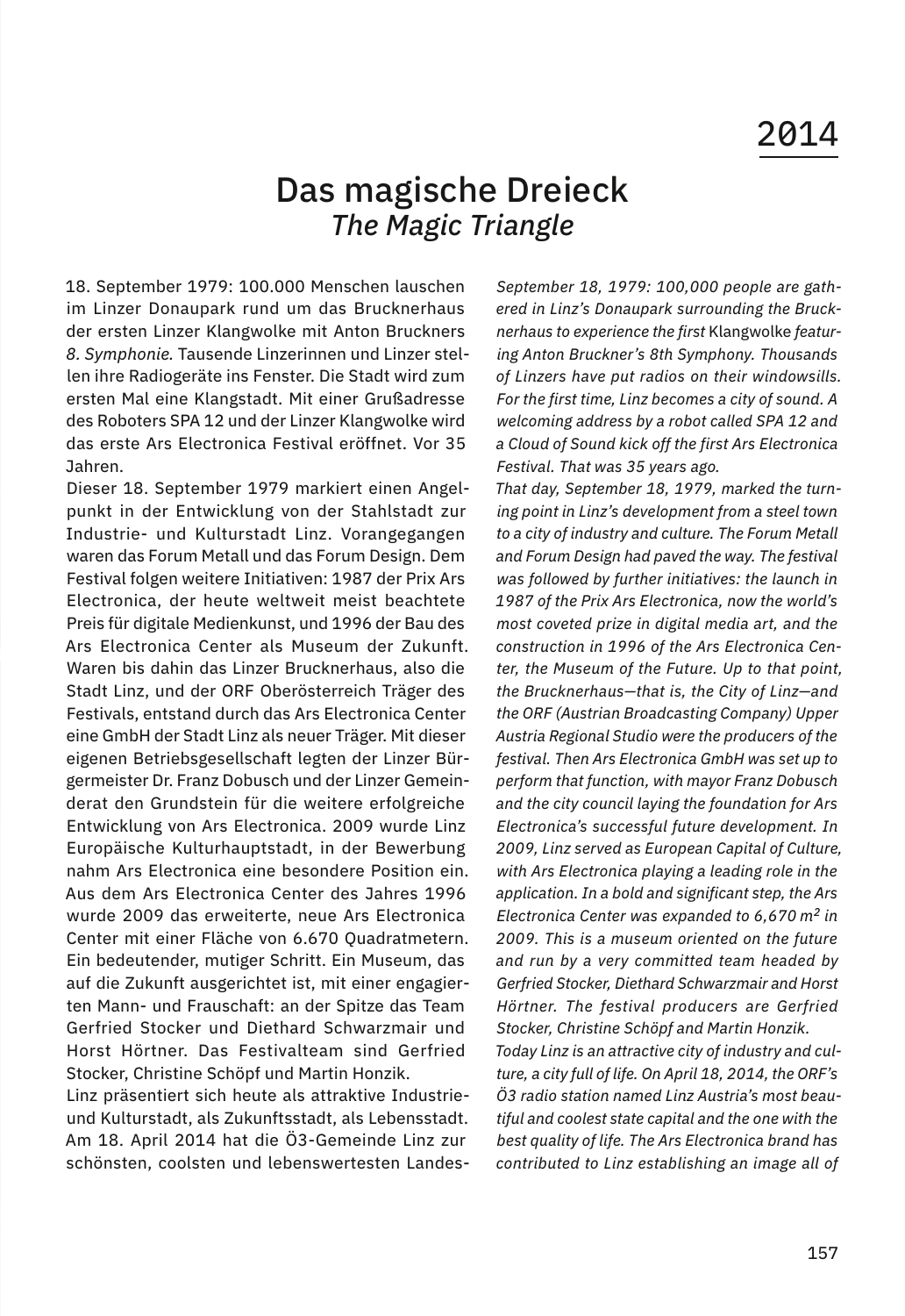hauptstadt gekürt. Die Marke "Ars Electronica" hat dazu beigetragen, dass Linz zwischen Wien und Salzburg ein eigenständiges, zukunftsorientiertes Profil erreicht hat, das auch weit über die Grenzen Österreichs hinaus bekannt ist.

60.000 Künstlerinnen und Künstler aus 128 Ländern der Welt haben seit 1987 beim Prix Ars Electronica eingereicht. Ars Electronica ist ein Botschafter von Linz in der Welt geworden. Übrigens: In Linz leben 34.000 AusländerInnen aus 148 Ländern der Welt (1.1.2014). Ein mehrfaches Netzwerk, das Linz mit der Welt verbindet.<sup>1</sup>

Osaka, Peking, New York, New Delhi oder Teheran: Wo auch immer ich die Geschichte von Ars Electronica präsentieren durfte, überall tauchte eine Frage auf: Warum ist Ars Electronica in Linz entstanden, zu einer Zeit, in der niemand an ein ähnliches Technologiefestival dachte?

Die Antwort ist einfach: Hubert Bognermayr und ich hatten die Idee, sie passte zur Identität der Stadt Linz, und die Politiker hatten den Mut, auf die Zukunft zu setzen. Das Festival setzte nicht auf Eisen und Stahl, den Rohstoff des 20. Jahrhunderts, sondern auf den Rohstoff des 21. Jahrhunderts: auf Elektronik, Technologie und die Wechselwirkungen zwischen Kunst und Gesellschaft.

Computer sind überall. 2014: "The Internet of Things": Jeder Alltagsgegenstand kann Träger von Information sein. Aus Dingen wird ein Netzwerk. Heute beginnt sich die Vision von Bill Gates aus dem Jahr 1994 zu entfalten. Bei der Comdex in Las Vegas sagte der damals 39-Jährige die vier heute legendären Worte über die Zukunft: "Information at your fingertips (2005)".

Die Digitalisierung steht vor einem Durchbruch: "Cisco forecasts that there will be 50 billion machineto-machine devices in existence by 2020, up from 13 billion in 2013. Today, we call ubiquitous computing by another name: the Internet of Things".<sup>2</sup>

Aus Science-Fiction wird Alltag. Alles wird "smart": Häuser, Gebäude, Wohnungen, Kühlschränke, Heizungen, Thermostate, Straßenlampen, Verkehrsmittel, Straßenkreuzungen, Tiere jeder Art, Pflanzen etc. Die digitale und die physische Welt werden verbunden, auch wenn viele Problemstellungen noch zu lösen sind.

Neil Gershenfeld, Direktor des Center for Bits and

*its own between Vienna and Salzburg, an image known far beyond Austria's borders.*

*60,000 artists from 128 countries have submitted works to the Prix Ars Electronica since 1987. It has become Linz's international ambassador. And, by the way, 34,000 foreigners from 148 countries currently live in Linz—another highly diverse network connecting Linz to the world.<sup>1</sup>*

*Osaka, Beijing, New York, New Delhi or Tehran wherever I have presented the history of Ars Electronica, I am always asked why Ars Electronica emerged in Linz at a time when nobody else had come up with the concept for a technology festival of this kind.*

*The answer is simple. Hubert Bognermayr and I had the idea, it was well-suited to the city's identity and politicians had the courage to plan for the future. The festival was not made of iron and steel, the raw materials of the 20th century, but rather those of the 21st century: electronics, technology and the reciprocal interaction of art and society. Computers are everywhere. In 2014 in the "Internet of things" everyday objects can be information storage and transfer media. Things become a network. Now, Bill Gates' 1994 vision is beginning to unfold. At the Comdex in Las Vegas, the man who was then 39 years old uttered four words that would become legendary: "Information at your fingertips" (2005).*

*Digitization is on the verge of a breakthrough: "Cisco forecasts that there will be 50 billion machine-to-machine devices by 2020, up from 13 billion in 2013. Today we call ubiquitous computing by another name: the Internet of things."<sup>2</sup> Science fiction is becoming everyday life. Everything is getting smart: homes, buildings, apartments, refrigerators, heating systems, thermostats, streetlamps, vehicles, intersections, animals of all kinds, and plants too. The digital and physical worlds are being interlinked, even if there are a lot of problems still to be solved.*

*Neil Gershenfeld, director of the Center for Bits and Atoms at MIT, and JP Vasseur, chief architect in Cisco Systems' Internet of Things division, state: "The ultimate realization of the Internet of Things will be to transmit actual things through the Internet. Users can already send descriptions*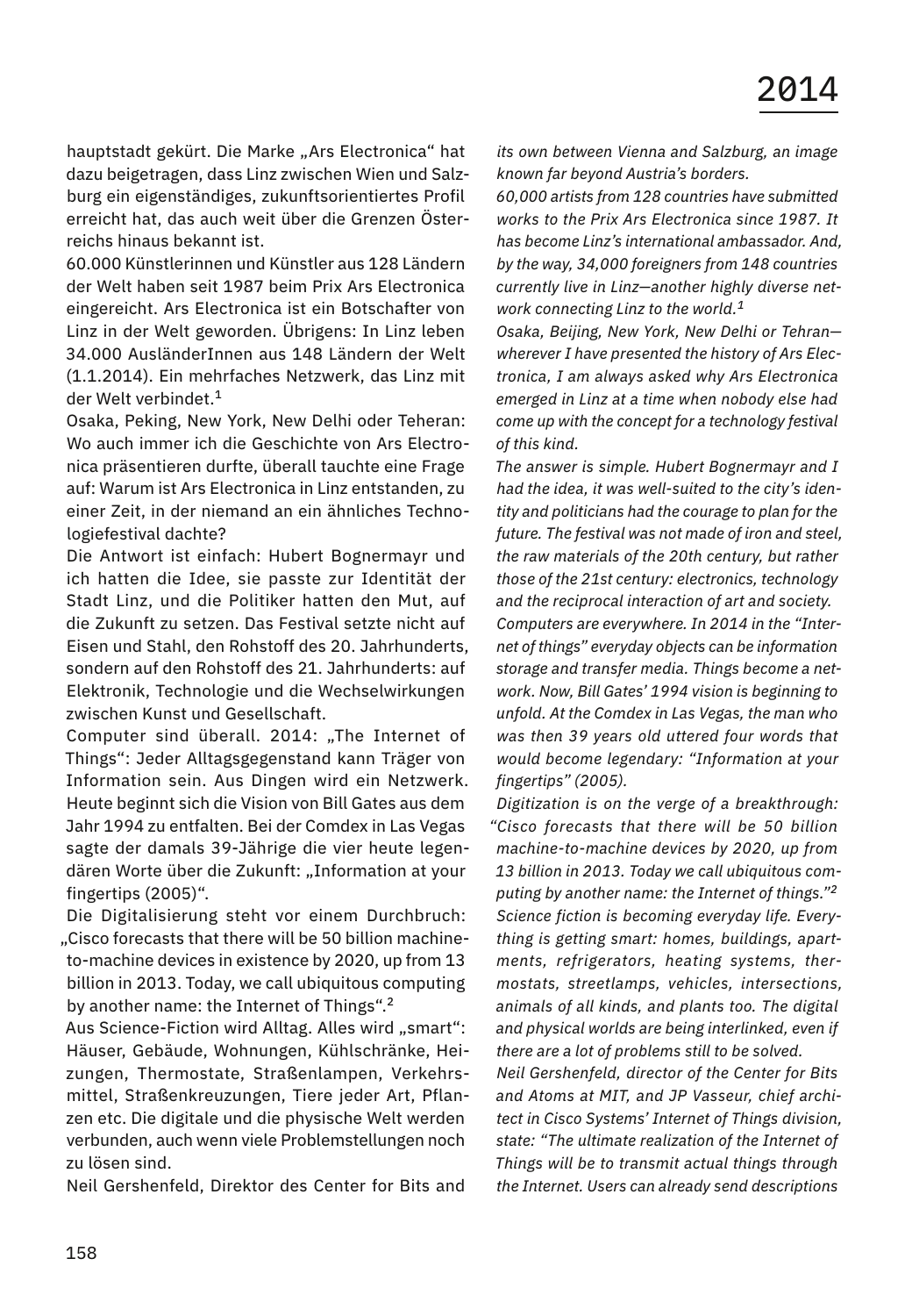Atoms am MIT, und JP Vasseur, Chief Architect für den Bereich Internet of Things bei Cisco Systems, sagen: "The ultimate realization of The Internet of Things will be to transmit actual things through the Internet. Users can already send descriptions of objects that can be made with personal digital fabrication tools, such as 3 D printers and laser cutters."<sup>3</sup> *C… what it takes to change* ist das Thema des Ars Electronica Festival 2014*.* Unbestritten ist die Tatsache: Die Welt steht vor einer digitalen Wende, der Wandel ist unausbleiblich. Wer und wo sind aber die treibenden Kräfte?

Der Futurist Ray Kurzweil prognostiziert bekanntlich seit Jahren das Jahr 2029 als jenes, an dem Computer in die Nähe der menschlichen Intelligenz kommen werden, wenn nicht sogar weiter: "A \$ 1,000 computing device is now approximately equal to the computation ability of the human brain. Computers are now largely invisible and are embedded everywhere."<sup>4</sup>

Und wenn nicht 2029, so wird Kurzweils Prognose 2050 Realität sein. Wie immer geartet auch der Status zwischen Mensch und Maschine sein wird: Viele Arbeiten werden von Automaten, autonomen Maschinen und Robotern übernommen werden.

Welche Implikationen wird diese Entwicklung auf unsere Wirtschaft, auf unseren Alltag, auf unser Leben haben? Die üblichen Antworten sind: Die Wirtschaft muss wachsen, es werden neue Märkte entstehen, sei es in Asien, in China, Indien oder in Afrika. Eine nicht alltägliche Antwort auf die Frage nach den Auswirkungen der Digitalisierung auf die Wirtschaft gibt der US-Ökonom und Spezialist für Computerdesign und Softwareentwicklung, Martin Ford, in seinem viel diskutierten Buch *The Lights in the Tunnel. Automation, Acceleration, Technology and the Economy of the Future* (2009). Er vertritt darin folgende These: "At some point in the future – it might be many years or decades from now – machines will be able to do the jobs of a large percentage of the average' people in our population, and these people will not be able to find new jobs."<sup>5</sup>

Wen versteht Martin Ford unter "average people"? Er meint den Großteil der arbeitenden Bevölkerung: Beschäftigte bei Transportunternehmen, Handwerker, Angestellte im Handel, in Kaufhäusern, Supermärkten, Büros und Fabriken, Versicherungen, also

*of objects that can be made with personal digital fabrication tools, such as 3D printers and laser cutters."<sup>3</sup>*

*The theme of the 2014 Ars Electronica Festival is* C…. what it takes to change*. There is no disputing the fact that the world is on the verge of a digital turn; the shift is inevitable. Who and what are the driving forces?*

*The futurist Ray Kurzweil has long been publically predicting that 2029 will be the year when the computer approaches human intelligence and even surpasses it. "A \$1,000 computing device is now approximately equal to the computation ability of the human brain. Computers are now largely invisible and are embedded everywhere."<sup>4</sup> And if Kurzweil's prediction does not come true in 2029, then in 2050. No matter what sort of metamorphosis the human-machine relationship undergoes, a lot of jobs will be taken over by automatons, autonomous machines and robots. What implications will this development have for our economy, our everyday life and our way of life? The usual answer is that the economy will have to grow. New markets will emerge—in Asia, in China, India or Africa. A by no means pedestrian answer to the question of digitization's impact on our economy is provided by Martin Ford, an American economist and computer design and software development specialist, in his much-discussed book* The Lights in the Tunnel: Automation, Acceleration, Technology and the Economy of the Future *(2009). His point: "At some point in the future—it may be many years or decades from now—machines will be able to do the jobs of a large percentage of the 'average' people in our population, and these people will not be able to find new jobs."<sup>5</sup>*

*Whom does Martin Ford consider to be "average people"? He means the majority of the workforce: employees in the transport and logistics industry, people in the crafts and trades, employees in shops, department stores, supermarkets, offices, factories and insurance companies—in other words, wage earners and self-employed people with average incomes. A considerable portion of their work will be taken over by computers, robots and digital systems. In 2050, according to*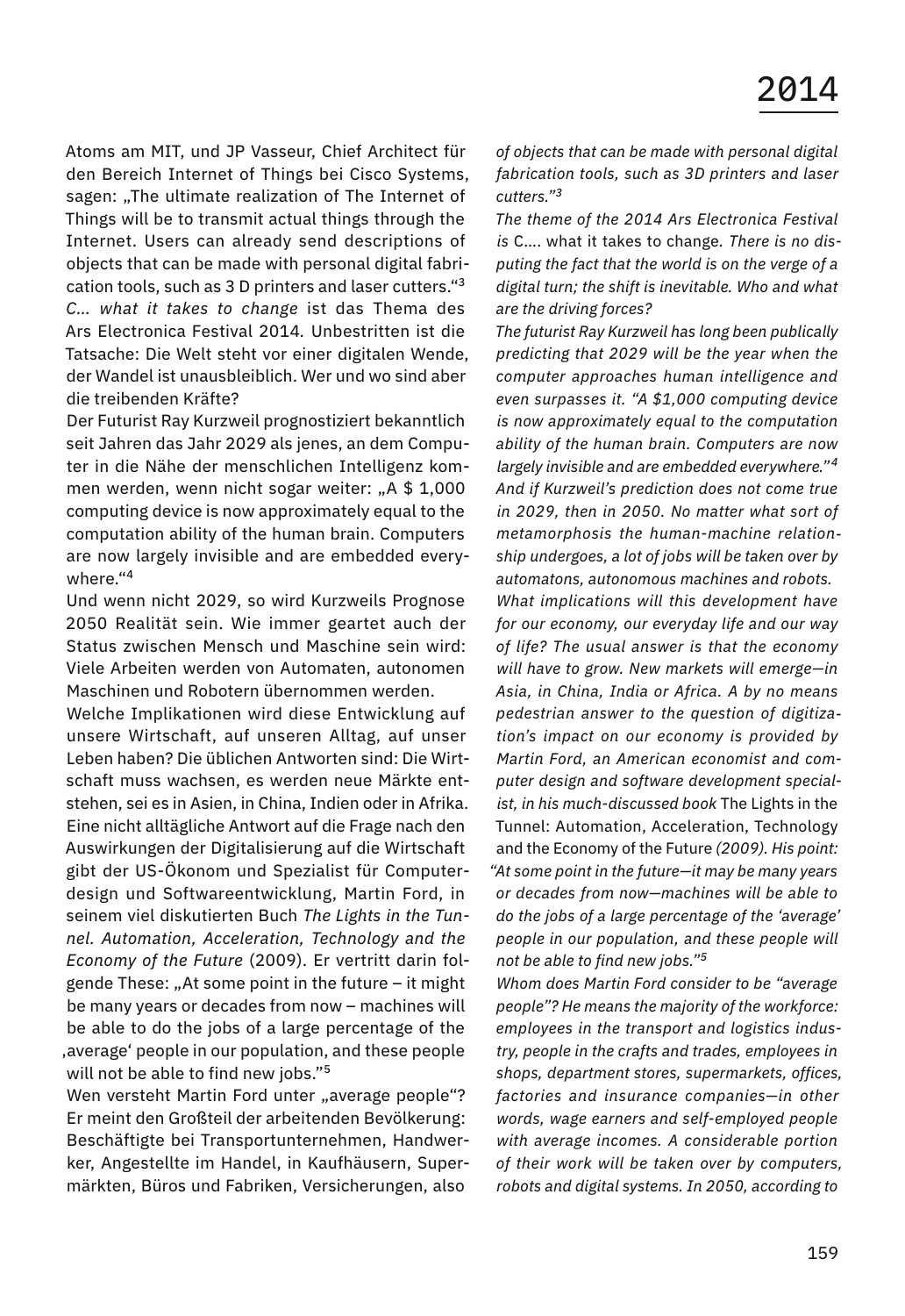Arbeitnehmerinnen und Arbeitnehmer sowie Selbstständige mit durchschnittlichem Einkommen. Einen beträchtlichen Teil ihrer Arbeit werden Computer, Roboter und digitale Systeme übernehmen. Um 2050 wird die Arbeitslosigkeit nach Martin Ford auf einen Prozentsatz steigen, der heute kaum vorstellbar ist. Er rechnet im Extrem mit 75 Prozent, wenn Unternehmen, Gewerkschaften und Regierungen nicht rechtzeitig Gegenmaßnahmen ergreifen: Reduzierung der Arbeitszeit, Jobsharing, Ausbau des öffentlichen Gesundheitssystems, lebenslange Bildung.<sup>6</sup> Ideen werden gefragt sein.

*... what it takes to change ...* Der französische Wirtschaftswissenschaftler Thomas Piketty geht zwar nicht so weit wie Martin Ford, allerdings hat auch er mit seinem Buch *Das Kapital im 21. Jahrhundert*  eine heftige Debatte ausgelöst.<sup>7</sup> Piketty versucht mit umfangreichen Daten die natürliche Tendenz nachzuweisen, dass kapitalistische Systeme zu immer größerer Ungleichheit führen. Dieser Trend ist nach Piketty bereits jetzt belegbar und wird sich, wenn keine Gegensteuerung erfolgt, in den nächsten Jahren und Jahrzehnten weiter verschärfen. Die Kluft zwischen Arm und Reich wird sich dramatisch ausweiten. Von der Tendenz, die Piketty aufzeigt, ist auch Österreich nicht ausgenommen, auch hier verliert die gesellschaftliche Mitte.

Von allen Seiten – von Papst Franziskus bis zu Paul Krugman – wurde Pikettys Buch als wegweisend bezeichnet. Aber auch die Gegner positionieren sich, zum Beispiel Jason Furman, Wirtschaftsberater von Barack Obama, oder Larry Summers, Harvard-Professor und früherer US-Finanzminister.

Larry Summers sieht die Ursachen für die Arbeitslosigkeit und die Ausweitung der Kluft zwischen Arm und Reich vor allem im technologischen Wandel: "It will be the devasting consequences of robots, 3D printing, artificial intelligence, and the like for those who perform routine tasks. And the trends are all in the wrong direction, particularly for the less skilled, as the capacity of capital embodying artificial intelligence to replace white-collar as well as blue-collar work will increase rapidly in the years ahead."<sup>8</sup>

Für alle High-Tech-Evangelisten, die im 3D-Printing einen Megatrend sehen, war der 12. Februar 2013 ein besonderer Tag: US-Präsident Barack Obama sprach vom großen Potential der neuen Technolo-

*Martin Ford, unemployment will reach a level that's hardly imaginable today. His worst-case scenario is 75 percent unless companies, unions and governments take action in good time: reduction of working hours, job sharing, expansion of the public health system, lifelong learning.6 Ideas are called for.*

 … what it takes to change … *The French economist Thomas Piketty does not go as far as Martin Ford, but he too has written a book that has triggered heated debates:* Capital in the Twenty-First Century.7 *Piketty marshals a great deal of data to show that capitalist systems inevitably lead to increased inequality. According to Piketty, this trend can already be proved and will intensify over the coming years and decades unless countervailing measures are taken. The gap between rich and poor will widen dramatically. And Austria is no exception to the trend Piketty demonstrates; here too, the middle class is shrinking.*

*From all sides—from Pope Francis to Paul Krugman—Piketty's book has been described as a pioneering study. But opponents have also taken up positions—for instance, Jason Furman, economic advisor to Barack Obama, and Larry Summers, Harvard professor and former US Secretary of the Treasury.*

*Larry Summers sees the causes of unemployment and the widening gap between rich and poor as being primarily attributable to technological change: "It will be the devastating consequences of robots, 3D printing, artificial intelligence, and the like for those who perform routine tasks. And the trends are all in the wrong direction, particularly for the less skilled, as the capacity of capital embodying artificial intelligence to replace white-collar as well as blue-collar work will increase rapidly in the years ahead." <sup>8</sup>*

*For all high-tech evangelists who regard 3D printing as a megatrend, February 12, 2013, was a very special day: US President Barack Obama spoke of the tremendous potential of this new technology: "A once-shuttered warehouse is now a state-of-the-art lab where new workers are mastering the 3D printing that has the potential to revolutionize the way we make almost everything." <sup>9</sup>*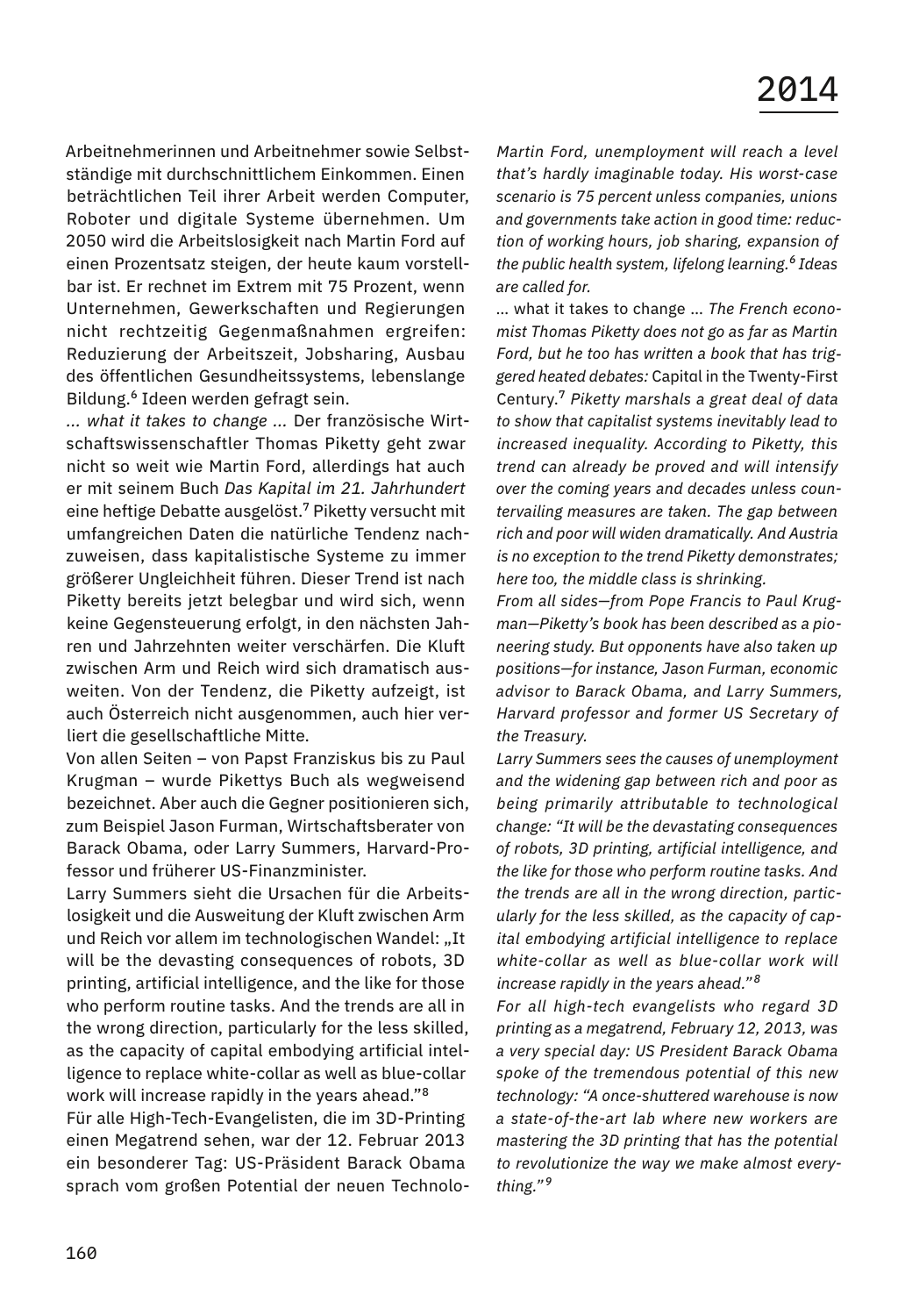gien: "A once-shuttered warehouse is now a stateof-the-art lab where new workers are mastering the 3D printing that has the potential to revolutionize the way we make almost everything."<sup>9</sup>

Chris Anderson, ehemaliger *WIRED*-Chefredakteur, sieht eine große Zukunft für 3D: ein oder mehrere Drucker – einen davon für die Kinder – in jedem Haushalt. Der Entwurf wird zu Hause gemacht, die Herstellung erfolgt in Indien, China, in Ländern, wo die Kosten niedrig sind. Produziert wird nicht nur von Unternehmen, sondern auch von Privatpersonen, die einen 3D-Drucker kaufen oder leasen. Bereits jetzt gibt es jede Menge Unternehmen, die Produkte des alltäglichen Gebrauchs in 3D-Druck herstellen. Ein ausgezeichneter Artikel von Marc Kowalsky in der Schweizer Zeitschrift *BILANZ <sup>10</sup>* führt Beispiele an:

Flugzeugteile, neun kleine Häuser in Shanghai, an einem Tag aufgestellt, menschliche Haut, Kieferknochen, Autos, Karosserien, Hörgeräte, der Aston Martin für James Bond in *Skyfall.* In Planung sind Ersatzteile bei Volkswagen, Caterpillar und Halliburton. Ein Revolver aus 16 3D-gedruckten Bestandteilen schreckte Öffentlichkeit und Behörden auf. Der Verkauf 3D-gedruckter Waffen soll verboten werden. Wie geht es weiter mit dem 3D-Druck? Die einfachste Antwort: Alles ist möglich. Die Optimisten der Branche wie Shane Taylor: "It took the 3D printing industry 20 years to reach \$ 1 billion in size. In five additional years, the industry generated its second \$ 1 billion. It is expected to double again to \$ 4 billion, in 2015. This exponential growth rate is forecast to continue until at least 2025 by which time the industry will have reached up to \$ 600 billion." <sup>11</sup>

Google mit Larry Page und Serge Brin, Facebook mit Mark Zuckerberg, Amazon mit Jeff Bezos, Apple mit Steve Job – diese globalen Unternehmen prägen das Bild der Wirtschaft im 21. Jahrhundert.

Keines dieser weltumspannenden Unternehmen ist in Europa, dem alten Kontinent, entstanden – obwohl die Idee zum WorldWideWeb im CERN in der Schweiz ihre Heimat hat. Während Europa über Gefahren und Probleme diskutiert, setzen die Amerikaner Ideen blitzschnell um.

Ein Briefwechsel zwischen Mathias Döpfner, dem Vorstandsvorsitzenden der Axel Springer SE, und Eric Schmidt, Google-Verwaltungsratschef, ist ein Dokument, das den digitalen Rückstand Europas

*Chris Anderson, former editor-in-chief of* WIRED, *sees a bright future for 3D, with one or more printers, including one for the kids, in every household. The design is generated at home, and the production takes place in low-wage countries like India and China. Producers are not only big corporations but also private individuals who have bought or leased a 3D printer. There are already a lot of companies using 3D printing to produce things they use on an everyday basis. An outstanding article by Marc Kowalsky in the Swiss magazine* Bilanz10 *cites a few examples: aircraft parts, nine small houses erected in Shanghai in a single day, human skin, jawbones, cars and chassis, hearing aids and James Bond's Aston Martin in* Skyfall. *Volkswagen, Caterpillar and Halliburton are planning to use this method to produce replacement parts. A revolver made of 16 components created with a 3D printer strikes fear into the hearts of the authorities and the public alike, and there are calls to ban 3D-printed weapons. So just where is 3D printing headed? The simplest answer is that anything is possible. One of the industry's optimists is Shane Taylor: "It took* 

*the 3D printing industry 20 years to reach \$1 billion in size. In five additional years, the industry generated its second \$1 billion. It is expected to double again to \$4 billion in 2015. This exponential growth rate is forecast to continue until at least 2025 by which time the industry will have reached up to \$600 billion." <sup>11</sup>*

*Google with Larry Page and Serge Brin, Facebook with Mark Zuckerberg, Amazon with Jeff Bezos, Apple with Steve Jobs—these international corporations characterize the global economy in the 21st century. But none of these global players emerged in Europe, in the Old World, despite the fact that the idea of the WorldWideWeb came into being at CERN in Switzerland. While Europe was still discussing the dangers and problems, America speedily implemented the idea.*

*Correspondence between Mathias Döpfner, chairman of the board of Axel Springer SE, and Eric Schmidt, executive chairman of Google, not only makes it clear that Europe has fallen behind digitally; you could even say the ship has sailed and left Europe behind for good. Schmidt emphasizes*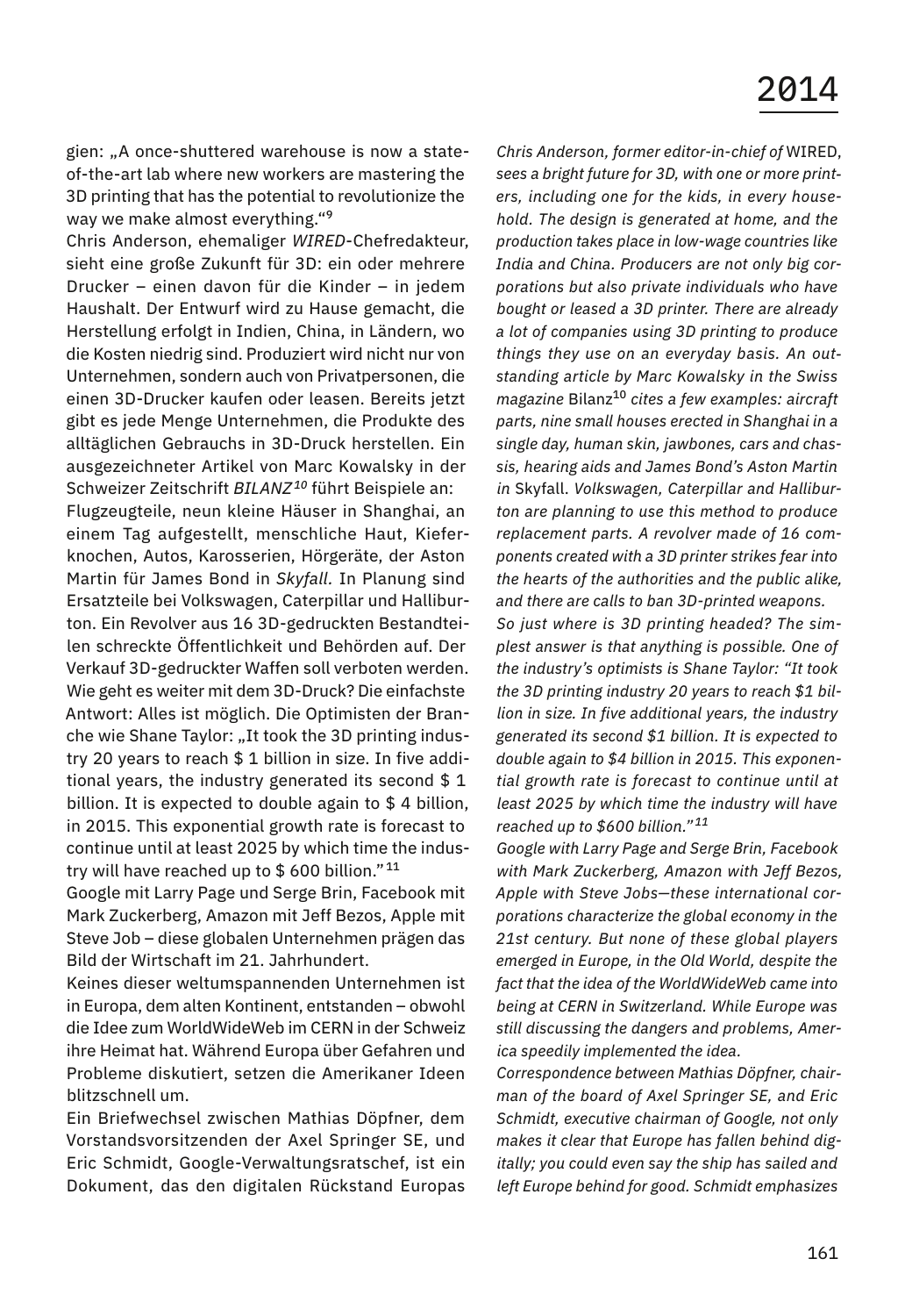nicht nur klar zum Ausdruck bringt, sondern sogar auch eingesteht, dass für Europa der digitale Zug abgefahren ist.

Schmidt betont die Chancen für eine erfolgreiche digitale Zukunft, die mit Google und seinen zahlreichen Aktivitäten weltweit, besonders auch in Europa, verbunden sind.<sup>12</sup>

Mathias Döpfner spricht von der Angst vor der Abhängigkeit von Google. Der Titel des offenen Briefes: "Warum wir Google fürchten" ("Why we fear Google"). Hier einige Passagen aus dem acht Seiten langen, historisch wohl einmaligen Dokument einer Abdankung in der Mediengeschichte:

.We know of no alternative which could offer even partially comparable technological prerequisites for the automated marketing of advertising … We also know of no alternative search engine which could maintain or increase our online reach. A large proportion of high quality journalistic media receives its traffic primarily via Google … This means, in plain language, that we – and many others – are dependent on Google. At the moment Google has a 92.2 percent search-engine market share in Germany … Google doesn't need us. But we need Google … We are afraid of Google. I must state this very clearly and frankly, because few of my colleagues dare do so publicly. And as the biggest among the small, perhaps it is also up to us to be the first to speak out in this debate."<sup>13</sup>

Der Aufschrei des deutschen Spitzenmanagers hatte allerdings auch eine positive Auswirkung. Vielleicht zielte er bewusst darauf ab: Die Politik wacht auf. Ihr scheint die digitale Revolution, die sich seit zweieinhalb Jahrzehnten, seit der Erfindung des World-WideWeb 1989, mit nie dagewesener Geschwindigkeit entfaltet, entgangen zu sein. Sonst könnte der deutsche Wirtschaftsminister Sigmar Gabriel nicht zu der in diesem Jahr in Gang gekommenen Debatte schreiben: "Das Internet ist eine junge Technologie. Wer heute Mitte vierzig oder älter ist, hat als Teenager weder Mails geschrieben noch Facebook benutzt, um sich mit Freunden auszutauschen".<sup>14</sup>

Sigmar Gabriel war 1989 30 Jahre alt, also im besten Alter, um sich mit der Zukunft der Technologie, dem neuen WWW, zu beschäftigen und die sich anbahnende digitale Revolution zu erkennen.

Studenten aus dem Silicon Valley waren die ersten,

*the opportunities for a successful digital future that are there for Google to take advantage of with its many activities worldwide and especially in Europe.12 Mathias Döpfner talks about the fear of dependence on Google in this open letter entitled "Why we fear Google." Here are a few passages from this eight-page document that could well be called unique: the first abdication in media history.*

*"We know of no alternative which could offer even partially comparable technological prerequisites for the automated marketing of advertising… We also know of no alternative search engine which could maintain or increase our online reach. A large proportion of high quality journalistic media receives its traffic primarily via Google… This means, in plain language, that we—and many others—are dependent on Google. At the moment Google has a 92.2 percent search-engine market share in Germany… Google doesn't need us. But we need Google… We are afraid of Google. I must state this very clearly and frankly, because few of my colleagues dare do so publicly. And as the biggest among the small, perhaps it is also up to us to be the first to speak out in this debate."<sup>13</sup> Nevertheless, the German executive's outcry also had positive consequences, and perhaps this was his intention. Government officials got a wake-up call after seeming to have slept through the digital revolution that had been unfolding with unprecedented speed over the two-and-a-half decades since the WorldWideWeb's invention in 1989. Otherwise, German Minister of Commerce Sigmar Gabriel could not have made the following statement in the context of the debates conducted this year: "The Internet is a young technology. Anyone older than their mid-40s today did not communicate with friends via e-mail or Facebook when they were teenagers." <sup>14</sup>*

*In 1989, Sigmar Gabriel was 30 years old, which is to say that he was a prime candidate to have been able to come to terms with the technology of the future, the new WWW, and to recognize the implications of the incipient digital revolution.*

*Students from Silicon Valley were the first to recognize the essence of what was new about digitization—the Internet and getting linked up*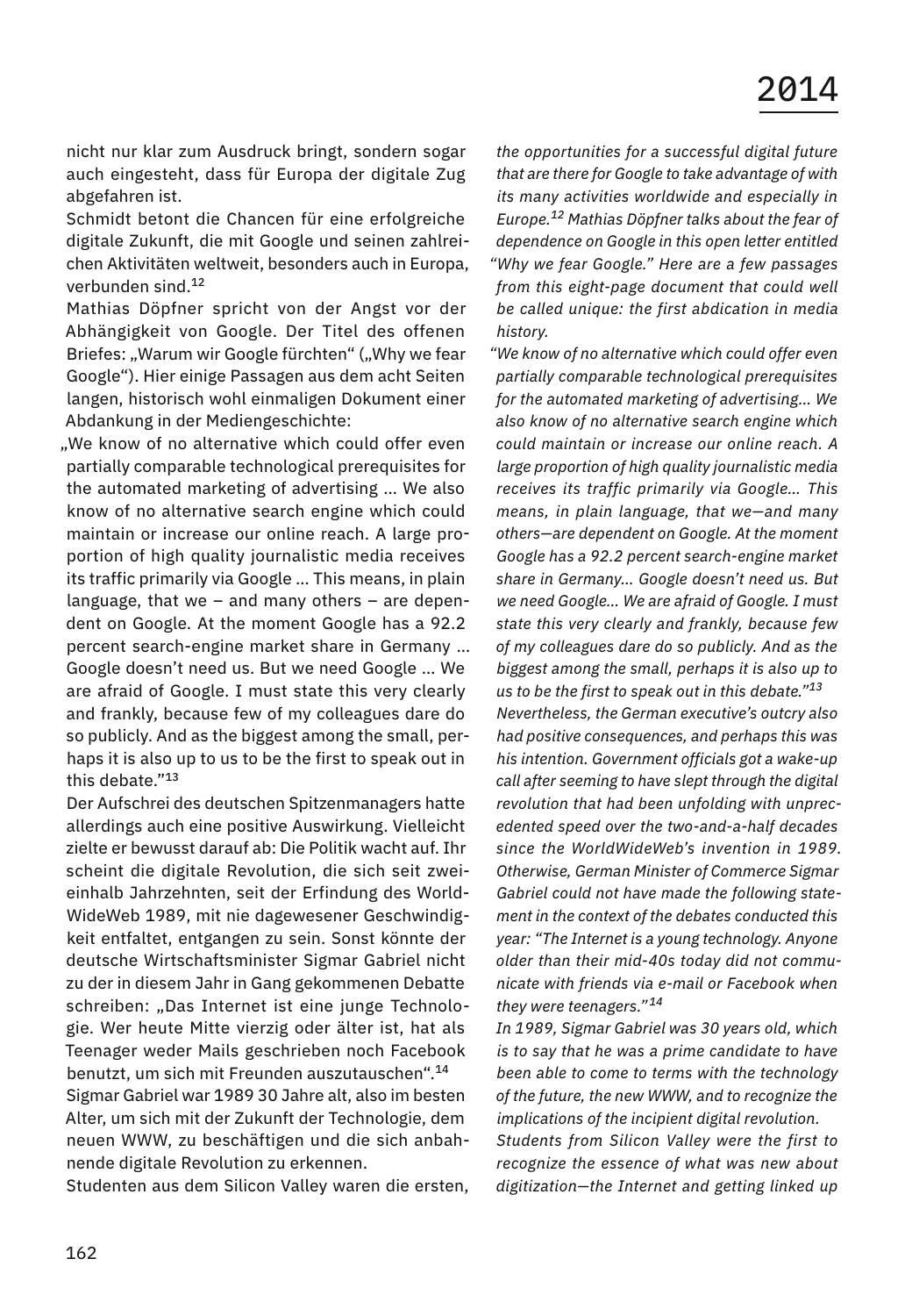die das absolut Neue der Digitalisierung, der Vernetzung und des Internet erkannten und in den berühmten Garagen ihre Ideen vorantrieben.

In den ersten Jahren nach Gründung der Ars Electronica 1979 konnten wir für Symposien eigentlich nur Experten aus den USA und aus Japan einladen, denn in Mitteleuropa gab es wesentlich weniger Wissenschaftler, die sich mit den Möglichkeiten der neuen Technik beschäftigten.

Der Diskurs zwischen Google auf der einen Seite und Döpfner und Gabriel auf der anderen Seite ist charakteristisch für amerikanisches und europäisches Denken. Europa hat eine Jahrtausende alte Kultur, Amerika hingegen beginnt seine Zeitrechnung 1789 mit dem ersten Präsidenten George Washington – keine Vergangenheit, nur Zukunft.

Orestes Augustus Brownson, Amerikas unermüdlicher Aktivist, Philosoph, Prediger und Publizist aus der ersten Hälfte des 19. Jahrhunderts, befreite Amerika von jeder Vergangenheit und postulierte: "We have outgrown tradition".<sup>15</sup>

Keine Tradition, auf in die Zukunft. Alles ist in Bewegung nach vorne. Offenheit, Innovation, Mobilität werden zum Signum des jungen Amerika. Daher stehen auch heute viele Unternehmen, die die globalen Märkte der Zukunft besetzen, in den Vereinigten Staaten von Amerika.

Eine der Ursachen liegt im Magischen Dreieck: Die zwei Punkte an der der Basis dieses gleichseitigen Dreiecks bilden Fantasie (A) und Idee (B), die Spitze nimmt die Kreativität ein. Die Basis des Neuen sind Fantasie und Ideen. Das aber reicht nicht für den Erfolge. Viele Ideen aus der Fantasie bleiben Ideen, wenn die Umsetzung fehlt.

Während Ideen in Europa vor der Umsetzung x-mal kritisch nach Pro und Kontra beleuchtet werden, ist das von Tradition losgelöste Amerika mit der kreativen Umsetzung schneller – und die digitale Zukunft wird dort zuhause sein, wo die Geschwindigkeit zur Schubkraft wird.

Das Magische Dreieck sichert einen Vorsprung. Malcolm Gladwell, Unternehmensberater, Journalist *(New York Times)* und Bestsellerautor *(The Tipping Point)* sieht im Internet das Wirken des sogenannten Matthäus-Effekts, benannt nach dem Apostel: "Wer hat, dem wird gegeben. Was im Internet erfolgreich ist, wird gleich noch viel erfolgreicher. […] Durch das

*in networks—and developed their ideas in their now-famous garages.*

*In the years immediately after the founding of Ars Electronica in 1979, only experts from the US and Japan could be invited to the festival symposia, because in Central Europe there were far fewer scientists dealing with the possibilities of this new technology.*

*The discourse between Google on one hand and Döpfner and Gabriel on the other is characteristic of American and European thinking. Europe has a culture that is thousands of years old; America's computation of time, on the other hand, begins in 1789 when the first president, George Washington, took office. No past, only future. Orestes Augustus Brownson, America's tireless activist, philosopher, preacher and publicist in the first half of the 19th century, regarded America as having been freed from any sort of past, and postulated: "We have outgrown tradition."<sup>15</sup>*

*No tradition; forward into the future! Everything is moving ahead. Openness, innovation and mobility became young America's trademark. Which is why, even today, many of the companies that are key players in the global markets with a promising future are headquartered in the US.*

*One of the causes can be found in the magic triangle. The two points delineating the base of this equilateral triangle are imagination and ideas; the pinnacle represents creativity. The basis of innovation consists of imagination and ideas. But these two alone don't assure success. If there is no implementation then lots of ideas that the imagination engenders remain no more than ideas.*

*Whereas in Europe ideas are critically scrutinized and their good and bad points subjected to protracted debate before giving the go-ahead, America, the land detached from tradition, is a lot quicker with the creative implementation. And the digital future will take place where speed can generate the thrust to achieve breakout.*

*The magic triangle assures an advantage. Malcolm Gladwell, corporate consultant, journalist* (New York Times) *and best-selling author* (The Tipping Point) *sees the workings of the "Matthew effect" (named after the Christian Apostle) being played*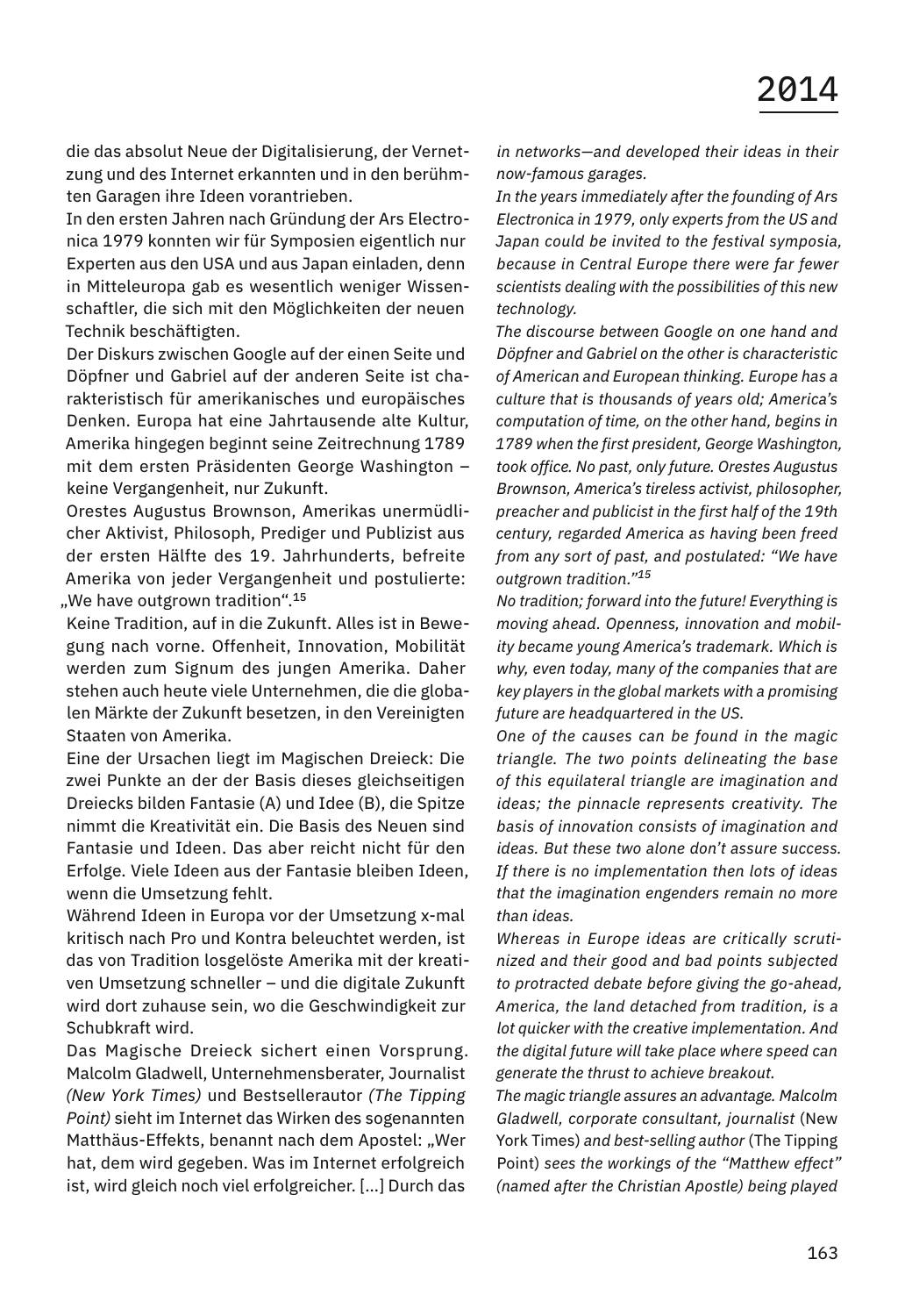Prinzip der Verlinkung bekommen Ideen mit einem anfangs kleinen Vorsprung schnell einen riesigen Vorsprung. Das ist nicht unbedingt gut. Ich mache mir durchaus Sorgen, dass das Internet Debatten verzerrt nach dem Prinzip *winner takes all."<sup>16</sup>* Damit kommt der gleich lautende legendäre ABBA-Song von 1989 noch in die Geschichte des Internet ... Die jüngste Untersuchung des Beratungsunternehmen EY über die 300 größten Konzerne in den USA und in Europa bestätigt die eindeutige Dominanz der USA bei den Zukunftstechnologien: "33 der 300 umsatzstärksten US-Unternehmen sind IT-Unternehmen. Sie erwirtschafteten im ersten Halbjahr (2013) einen Gesamtumsatz von knapp 420 Milliarden US-Dollar (323 Milliarden Euro). Unter den europäischen Top 300 finden sich hingegen nur 11 Unternehmen aus der IT-Branche, die auf einen Halbjahresumsatz von 75 Milliarden Euro kommen."<sup>17</sup> 323 Milliarden gegenüber 75 Milliarden sind mehr als eine deutliche Aussage.

Noch einmal: *… what it takes to change ...* Wie werden sich Technologie und Gesellschaft verändern? Steven Pinker von der Harvard University beantwortet diese Frage in John Brockmans Sammelband *This will Change Everything* mit einem Satz: "Technology may change everything, but it is impossible to predict how".<sup>18</sup>

*out in the Internet: "He who has, to him will be given. Whatever is successful on the internet will become even more successful .… Via the principle of linkage, ideas that initially have a small advantage quickly achieve a large advantage. This is not necessarily good. I am very concerned that the Internet distorts debates according to the 'winner takes all' principle."16 And thus, the title of Abba's 1989 hit goes down in the history of the Internet! The latest study by the management consulting firm EY of the 300 largest companies in the US and in Europe confirms the US's clear dominance in technologies with great future promise: "33 of the 300 US companies with the highest revenues are in the IT sector. Their gross revenues in the first half year [2013] were approximately \$420 billion [€323 billion]. In the European Top 300, on the other hand, there are only 11 companies in the IT sector, and their gross revenues during the same period were €75 billion."17 €323 billion versus €75 billion—that makes a clear statement indeed.*

*So, let's address* … what it takes to change … *once more. How will technology and society change? In John Brockman's anthology* This Will Change Everything, *Steven Pinker of Harvard University answered the question in a single sentence: "Technology may change everything, but it is impossible to predict how."<sup>18</sup>*

Leopoldseder, Hannes/Schöpf, Christine/Stocker, Gerfried (Hrsg.): *CyberArts 2014. International Compendium. Prix Ars Electronica 2014.* Hatje Cantz – Ostfildern, 2014, S 8ff